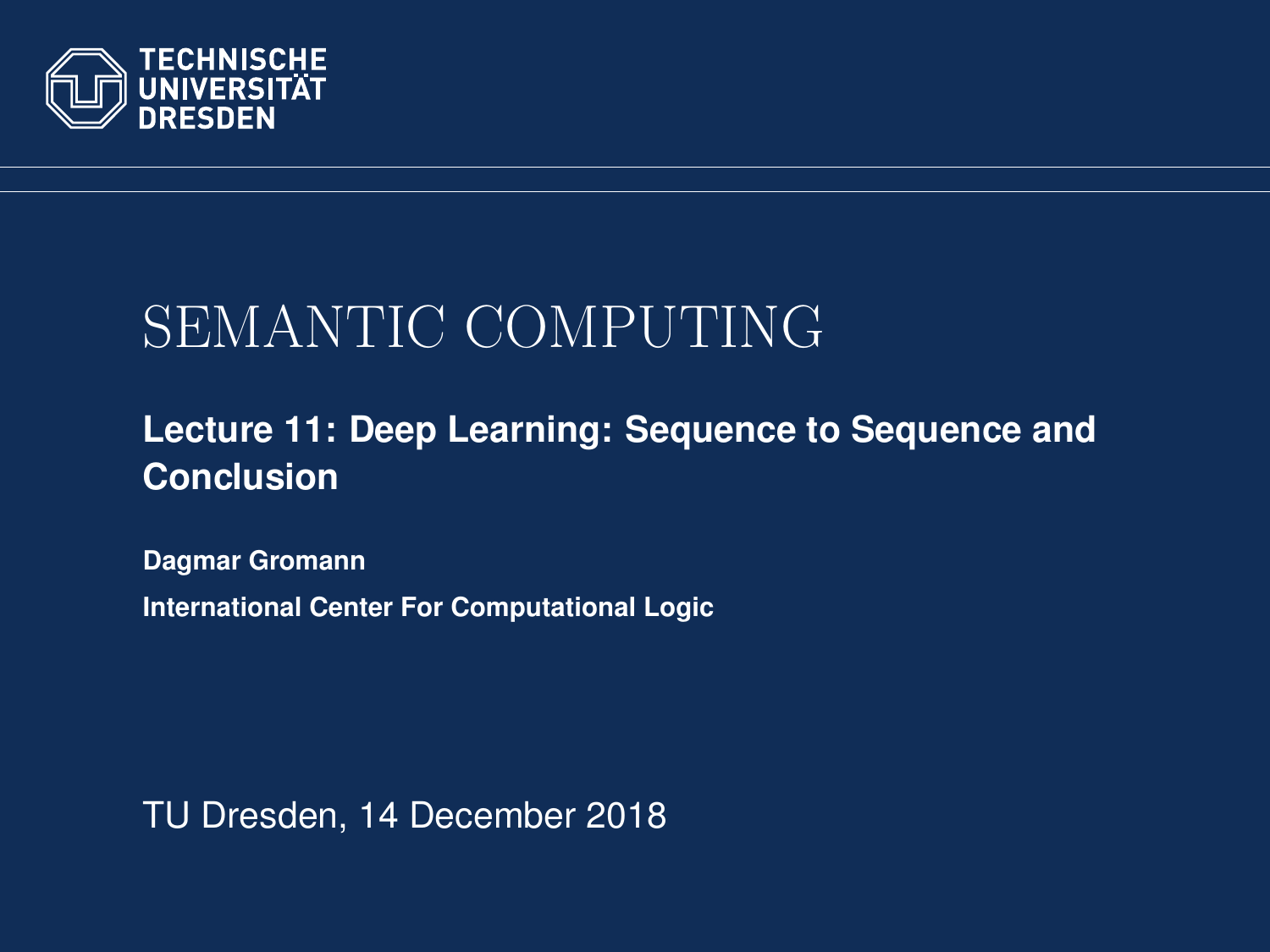

#### **Overview**

- Sequence to Sequence
- Neural Machine Translation
- Practical Considerations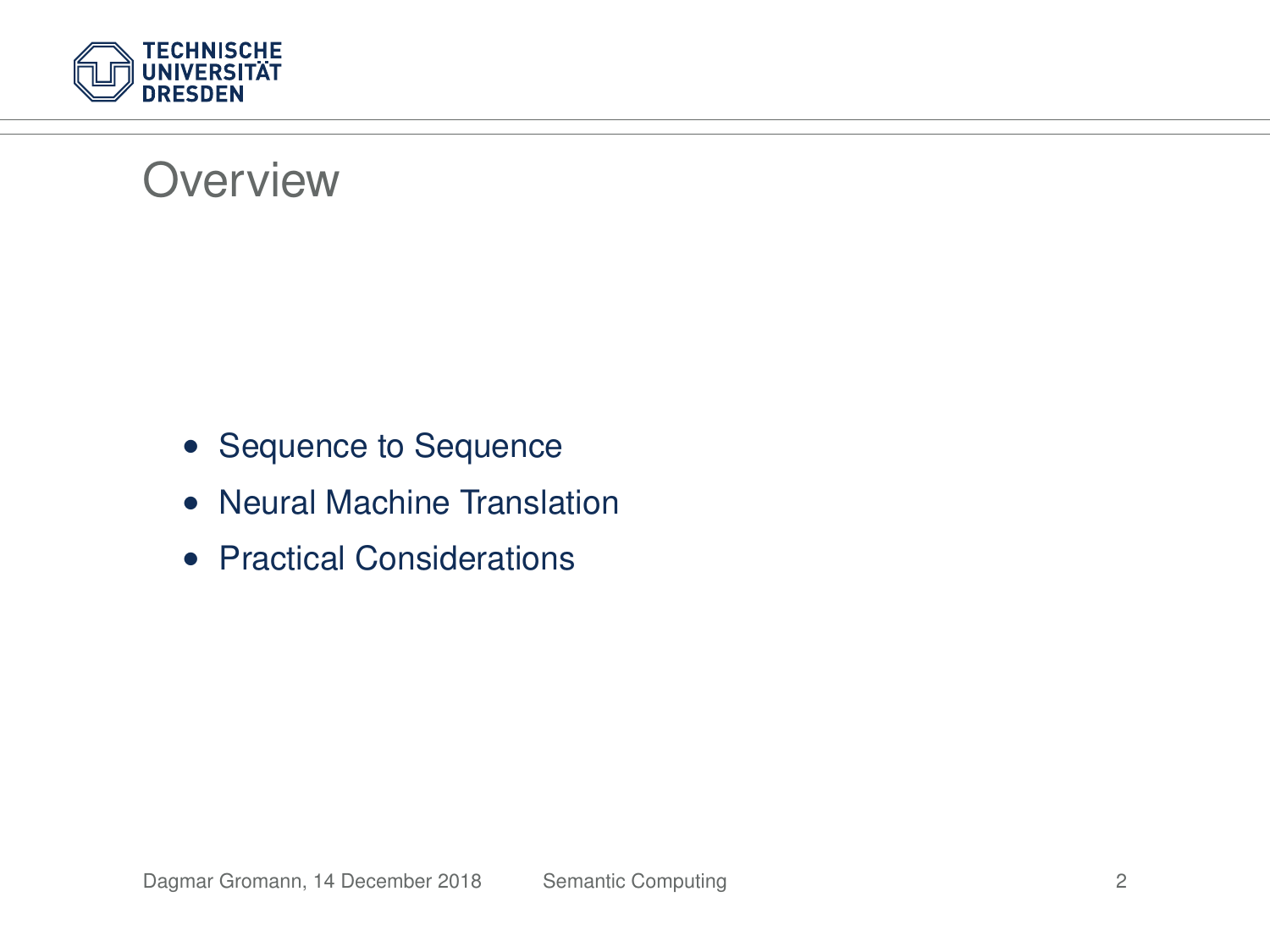

# Sequence to Sequence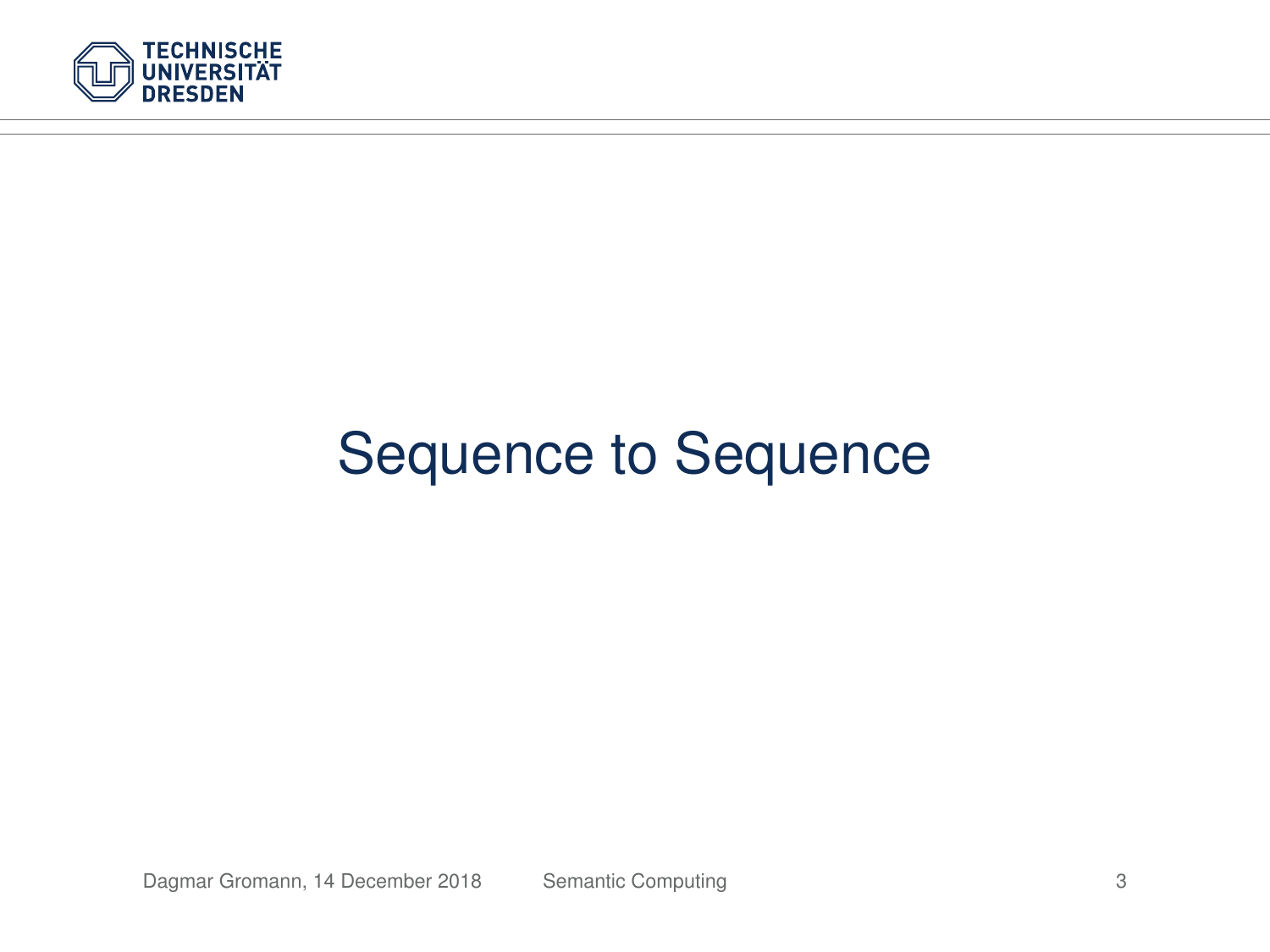

### Sequence to Sequence Models

Models that map an input sequence to an output sequence, an end-to-end approach.

Frequently, such models use encoder-decoder architectures, where they map the whole input sequence to one fixed-dimensional vector (using, e.g. an LSTM) and then decode the target sequence from that vector (with, e.g. another LSTM).

Great success in a variety of application tasks such as:

- neural machine translation
- speech recognition or [generation](https://www.naturalreaders.com/online?s=V25tnnagi5keg4gookgk8w448ow.pdf&t=NaturalReader%20Document)
- text generation
- text summarization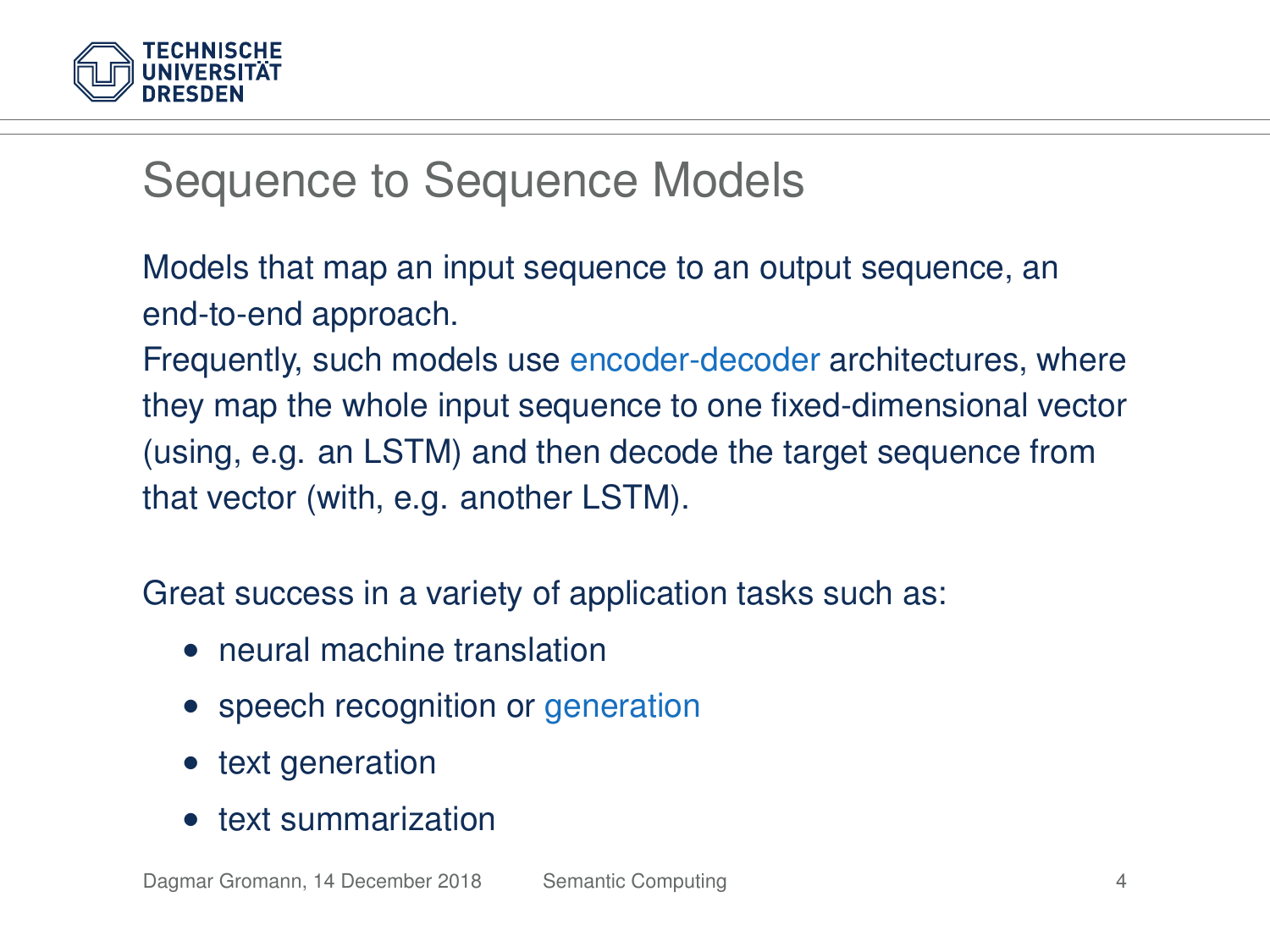

#### Encoder-Decoder

Example of a standard encoder-decoder architecture, where the "encode" part represents one model (e.g. LSTM) and the "decode" part represents another model (e.g. CNN). The vector [*z*1, ...,*zd*] is the output of the encoder and the input to the decoder.



Image source: Cho, K., Van Merriënboer, B., Bahdanau, D., & Bengio, Y. (2014). On the properties of neural machine translation: Encoder-decoder approaches. arXiv preprint arXiv:1409.1259.

Dagmar Gromann, 14 December 2018 [Semantic Computing](#page-0-0) 5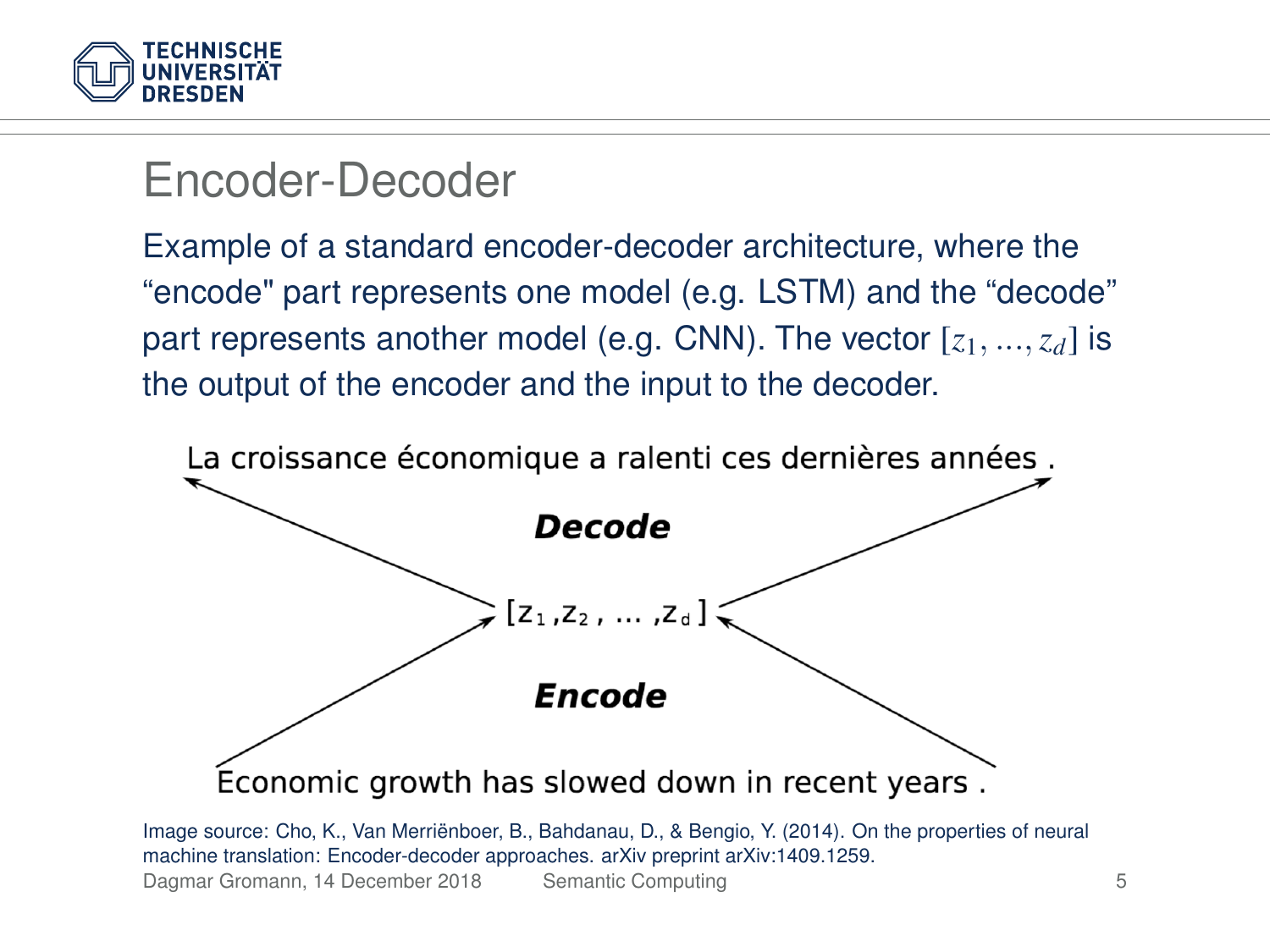

Encoder

The encoder can be any architecture that produces an output



- *w<sup>i</sup>* : one-hot vectors
- $\bullet$   $s_i$ : embedding matrix
- *h<sup>i</sup>* : recurrent state (RNN, LSTM, GRU, etc.)

**Output:** one vector for the whole sequence (last red circle on the top right), i.e., a summary vector for the whole input sentence.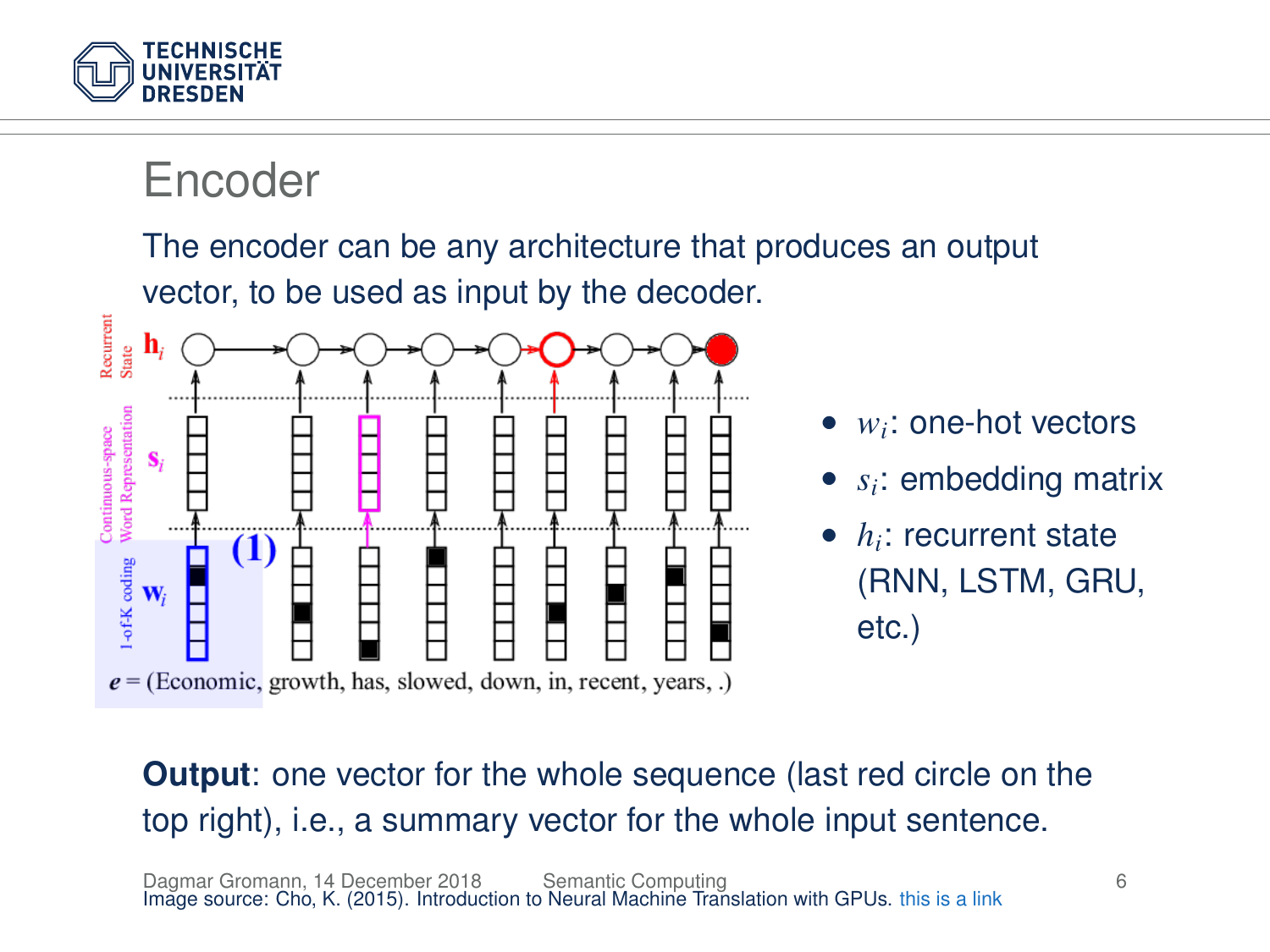

### Sentence Representation

#### The vector produced by the encoder corresponds to **sentence embeddings**.



Image source: Sutskever, I., Vinyals, O., & Le, Q. V. (2014). Sequence to sequence learning with neural networks. In Advances in neural information processing systems (pp. 3104-3112).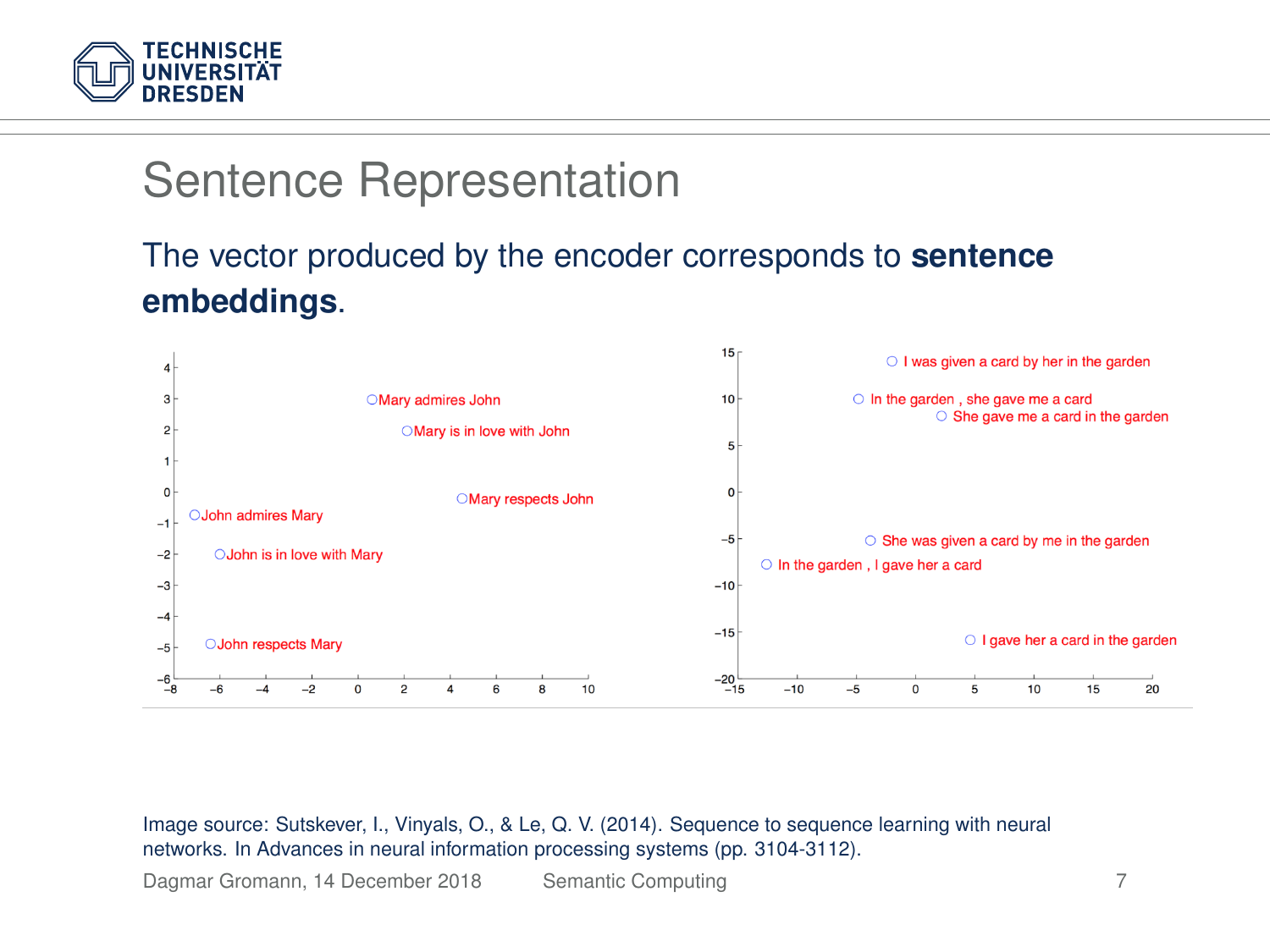

#### Decoder

#### This example is specific to a type of RNN, could also be a CNN though.



 $e =$  (Economic, growth, has, slowed, down, in, recent, years, .)

- sentence representation vector  $h_T$
- previous output word  $u_{i-1}$
- previous state *zi*−<sup>1</sup>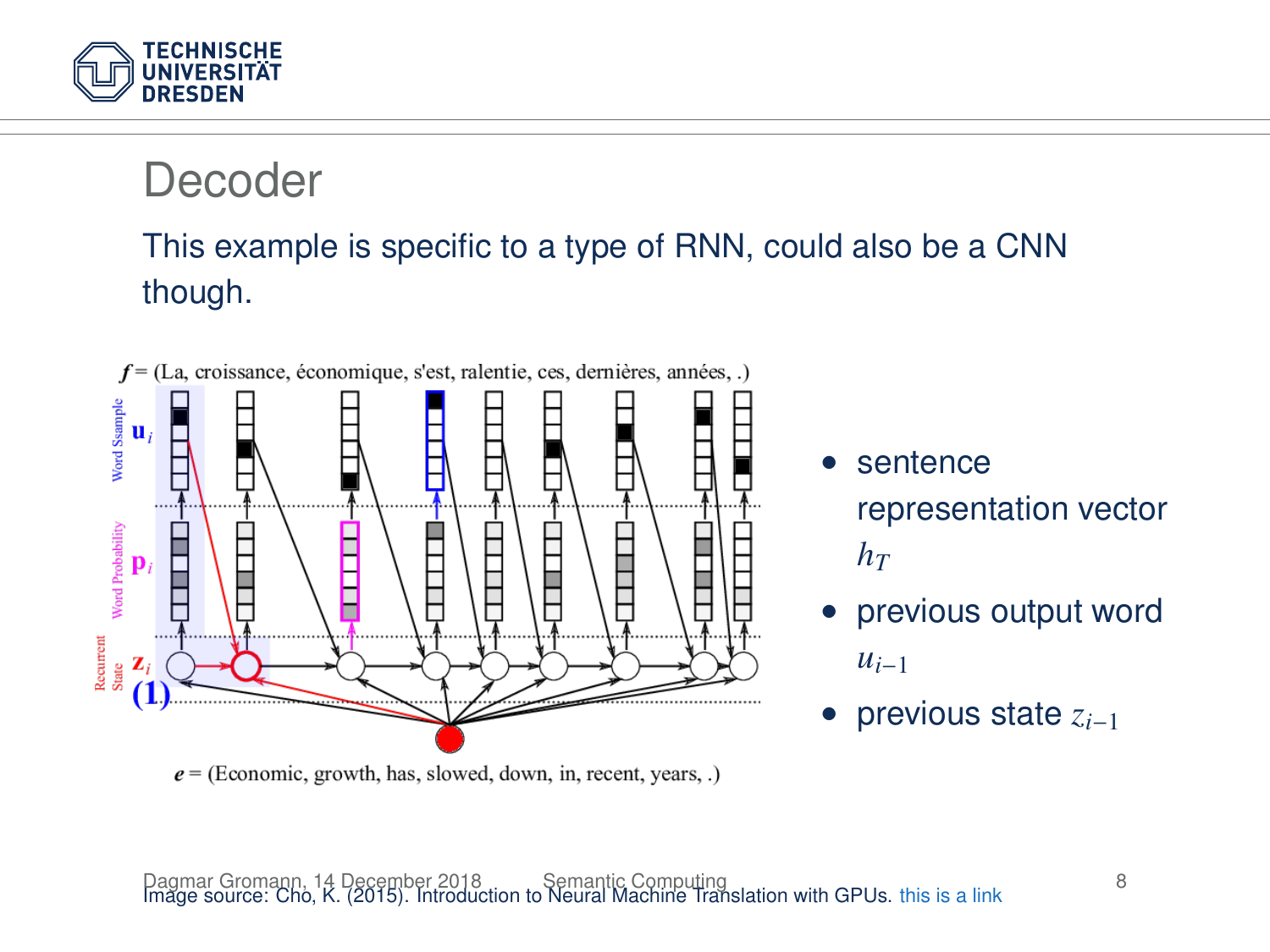

### Decoder Probabilities

The decoder probabilities:

- $e(k) = w_k^\top z_i + b_k$
- Probability of a word being the output word is computed by passing the previous formula through the softmax:  $\frac{exp(e(k))}{\sum_j exp(e(j))}$
- once the output word *u<sup>i</sup>* at time step *i* is selected, we iterate
	- $-$  update the hidden state  $z_{i+1}$
	- $-$  compute probabilities for all target words  $p_{i+1}$
	- $-$  predict output word  $u_{i+1}$
- Iteration stops when predicting < *EOS* > (end of sentence)
- In this example, the output sequence is longer than the input sequence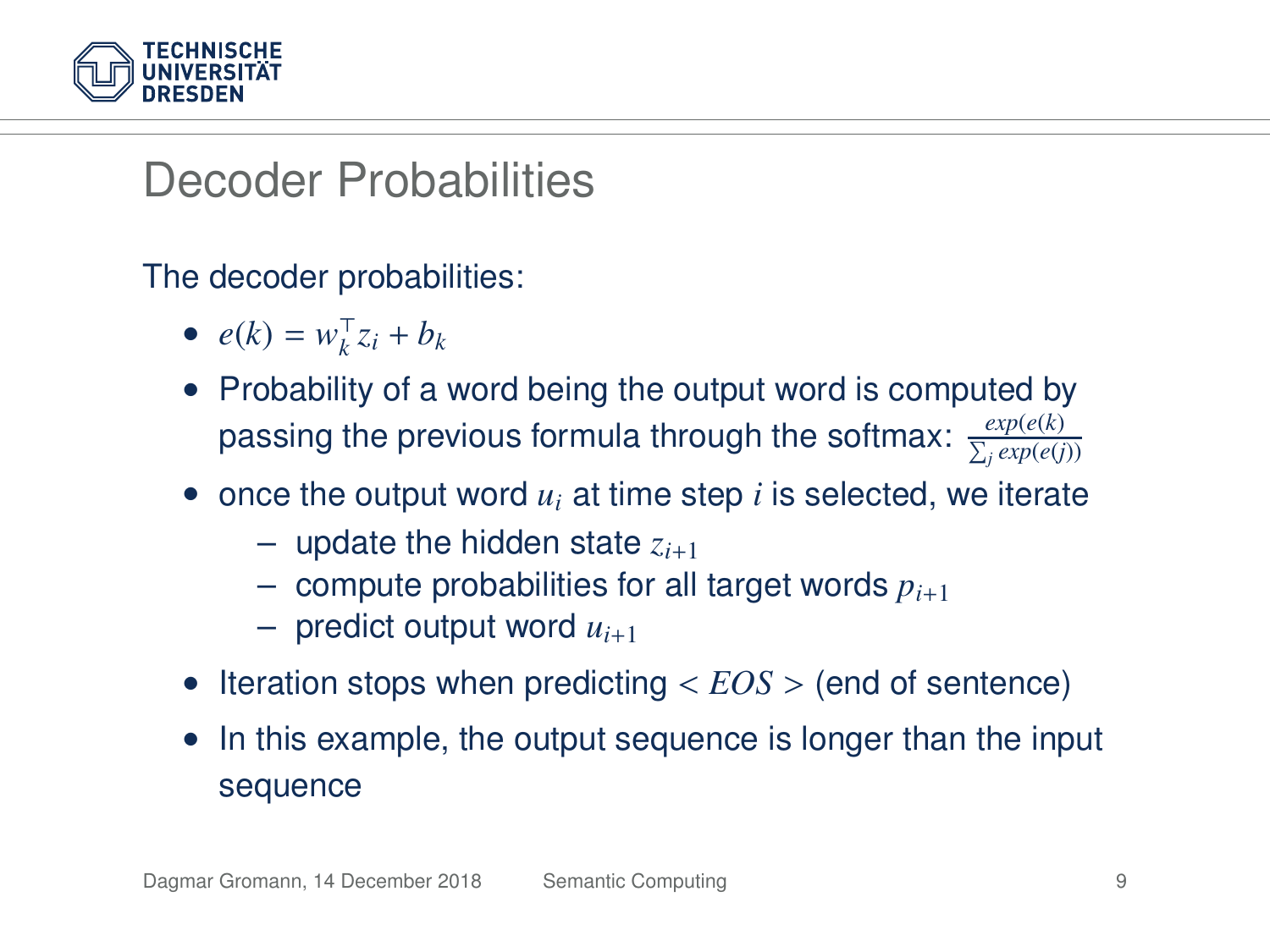

## Training Encoder-Decoder

How can we train an encoder-decoder?

- large dataset of pairs of sentences to be translated
- Stochastic Gradient Descent (or any other optimizer)
- Backpropagation to compute the gradient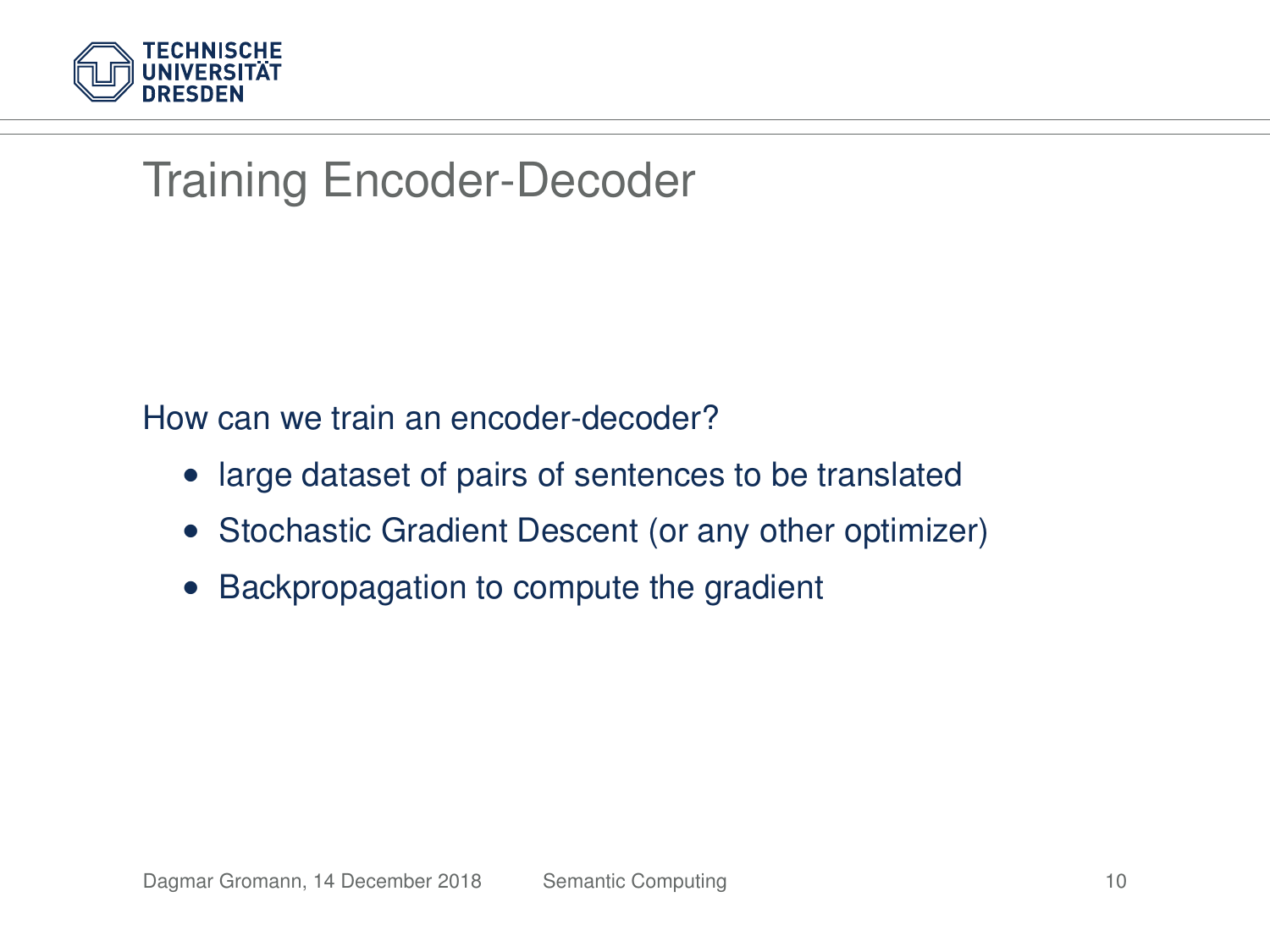

# Neural Machine Translation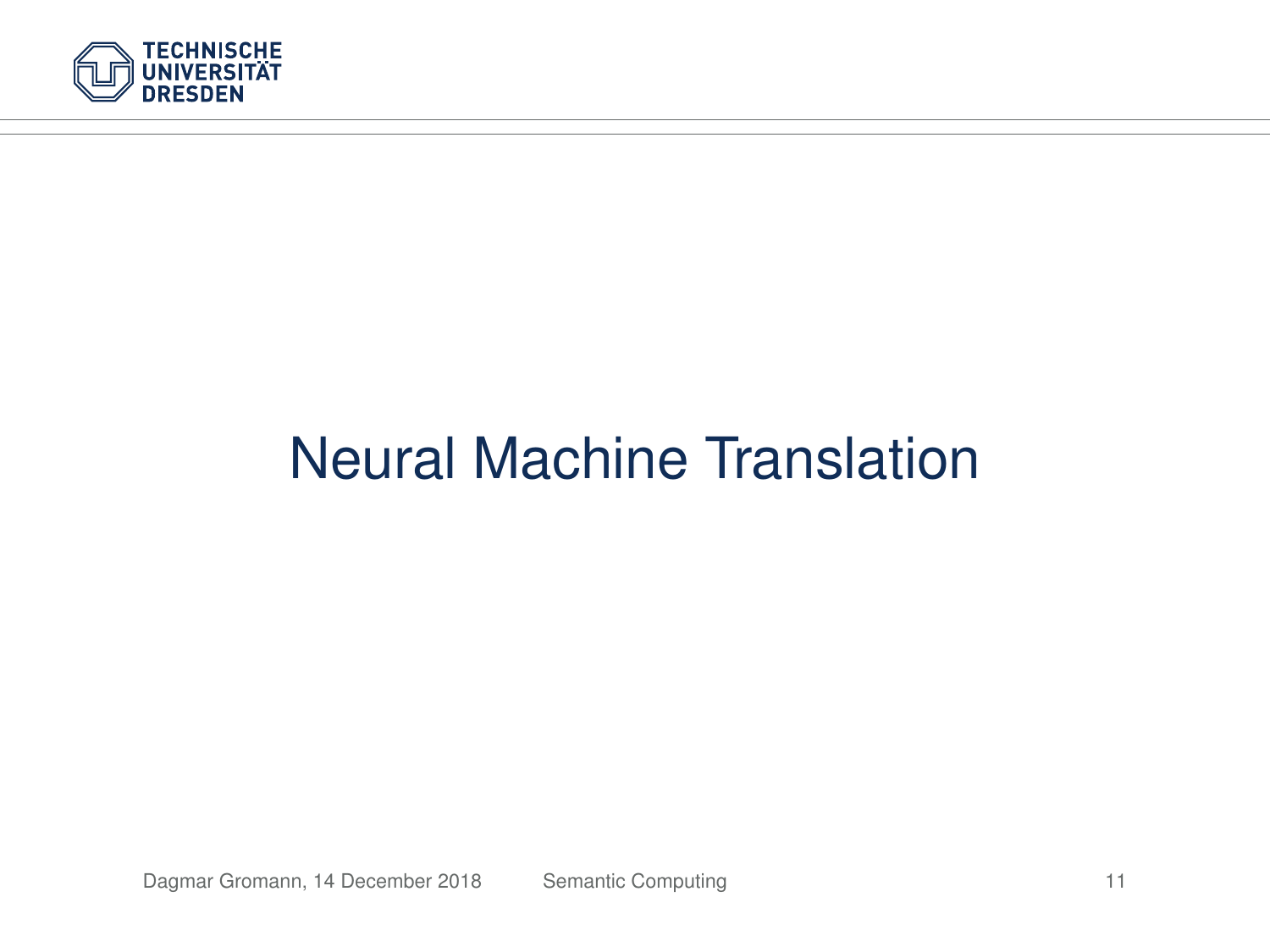

## Finding the Optimal Output Sentence

Instead of a "greedy algorithm" that only takes the maximum probability of an output word, the **beam search** algorithm has been proposed as a more powerful choice to find the optimal output sentence.

- first step: determine the first *k* top words given their probabilities (*k* needs to be determined, e.g. 5)
- second step: extend conditional probability to  $P(y^{(1)}|x)P(y^{(2)}|x,y^{(1)})$ ; memorize the 5 most likely words again (highest probability)
- third step: if the second step already excludes one of the options for the first word, this will not be considered in further steps
- iterate to  $\epsilon$  *EOS*  $>$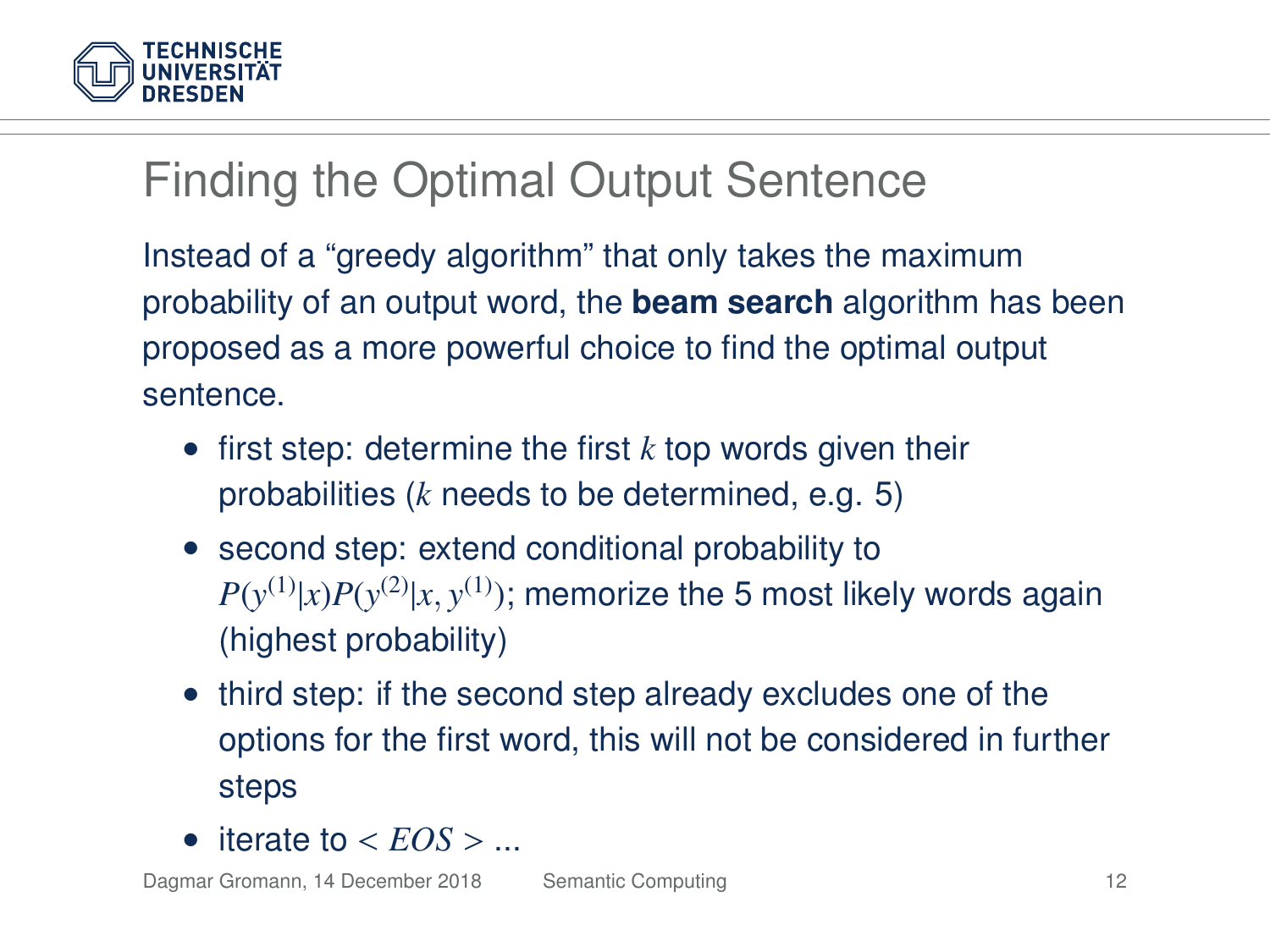

#### Attention

Attention is a mechanism to allow a model to automatically search for subparts of a source sequence as more relevant to predict a specific target word. To do this, it needs to have access to the last hidden state of the whole input sequence (retrieve from as needed).

- Scoring: get a score for each hidden state of the input sequence (encoder) *score*(*h<sup>i</sup>* , ...., *hn*)
- Calculate softmax of score:  $a_n(s) = \frac{e^s core(s)}{\sum e^s core(s')}$  which gives us a probability distribution of how much attention to pay to different parts of the source
- Then combine all hidden states of the encoder weighted by how much attention we pay to a context vector  $c_t = \sum_s a_t(s)h_n$

#### Recent success: [Attention is all you need](https://papers.nips.cc/paper/7181-attention-is-all-you-need.pdf)

Bahdanau, D., Cho, K., and Bengio, Y. (2015) Neural machine translation by jointly learning to align and translate. In International Conference on Learning Representations.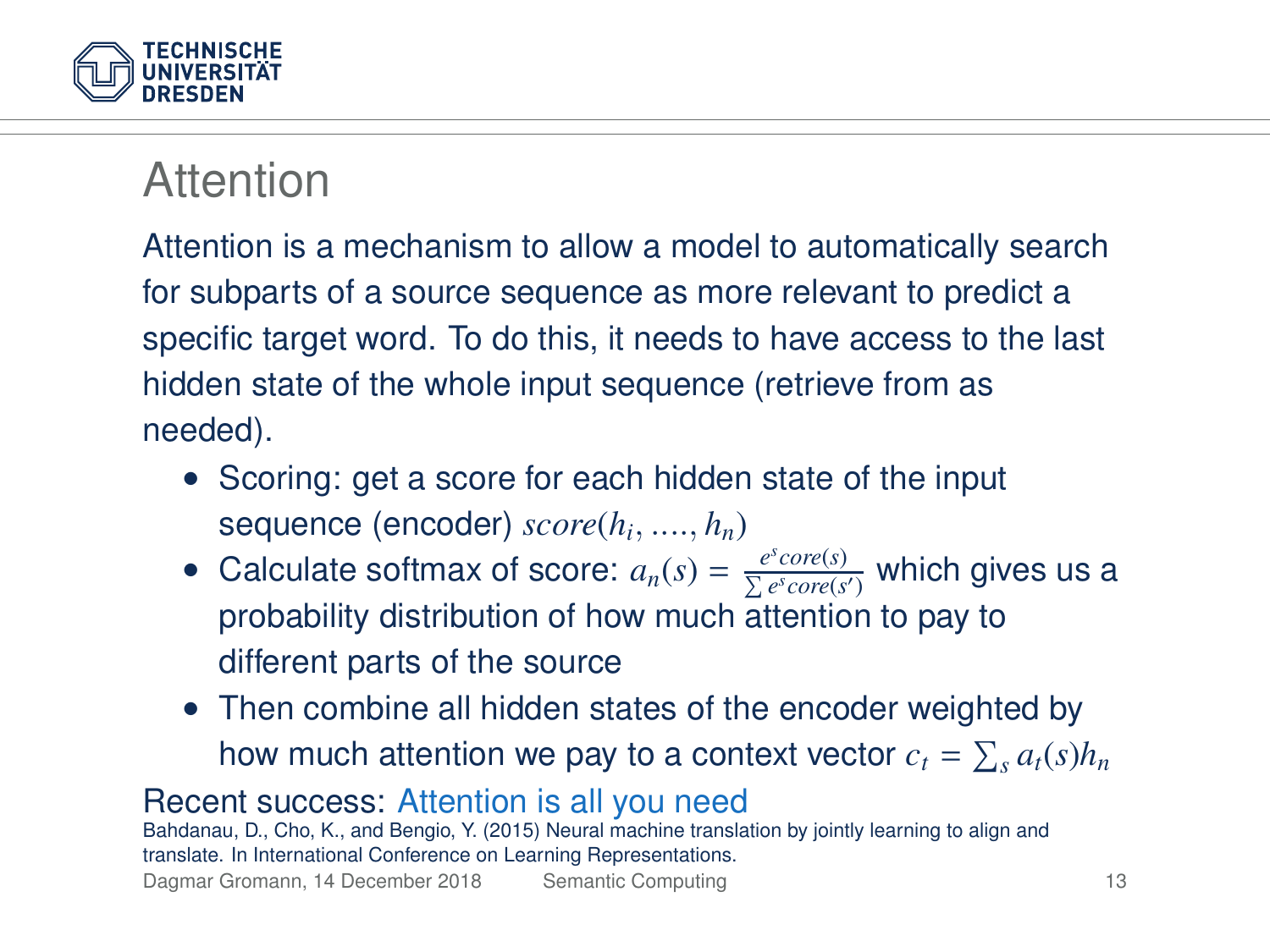

# Attention Continued





Source: Bahdanau, D., Cho, K., and Bengio, Y. (2015) Neural machine translation by jointly learning to align and translate. In International Conference on Learning Representations.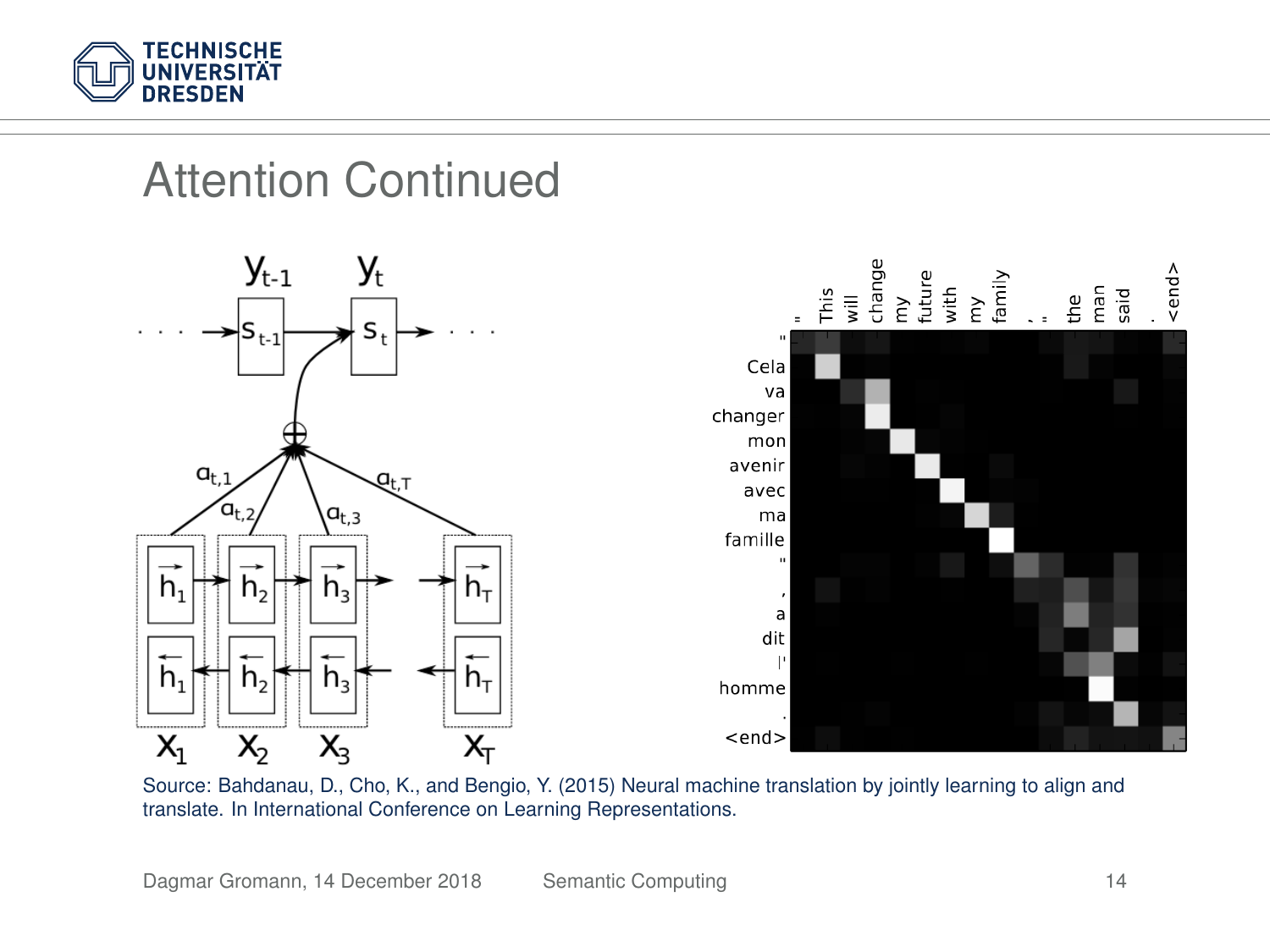

#### Google's NMT model Extended to multilingual translations.



Wu, Y. et al. (2016) Google's neural machine translation system: Bridging the gap between human and machine translation. arXiv preprint arXiv:1609.08144.

Dagmar Gromann, 14 December 2018 [Semantic Computing](#page-0-0) 15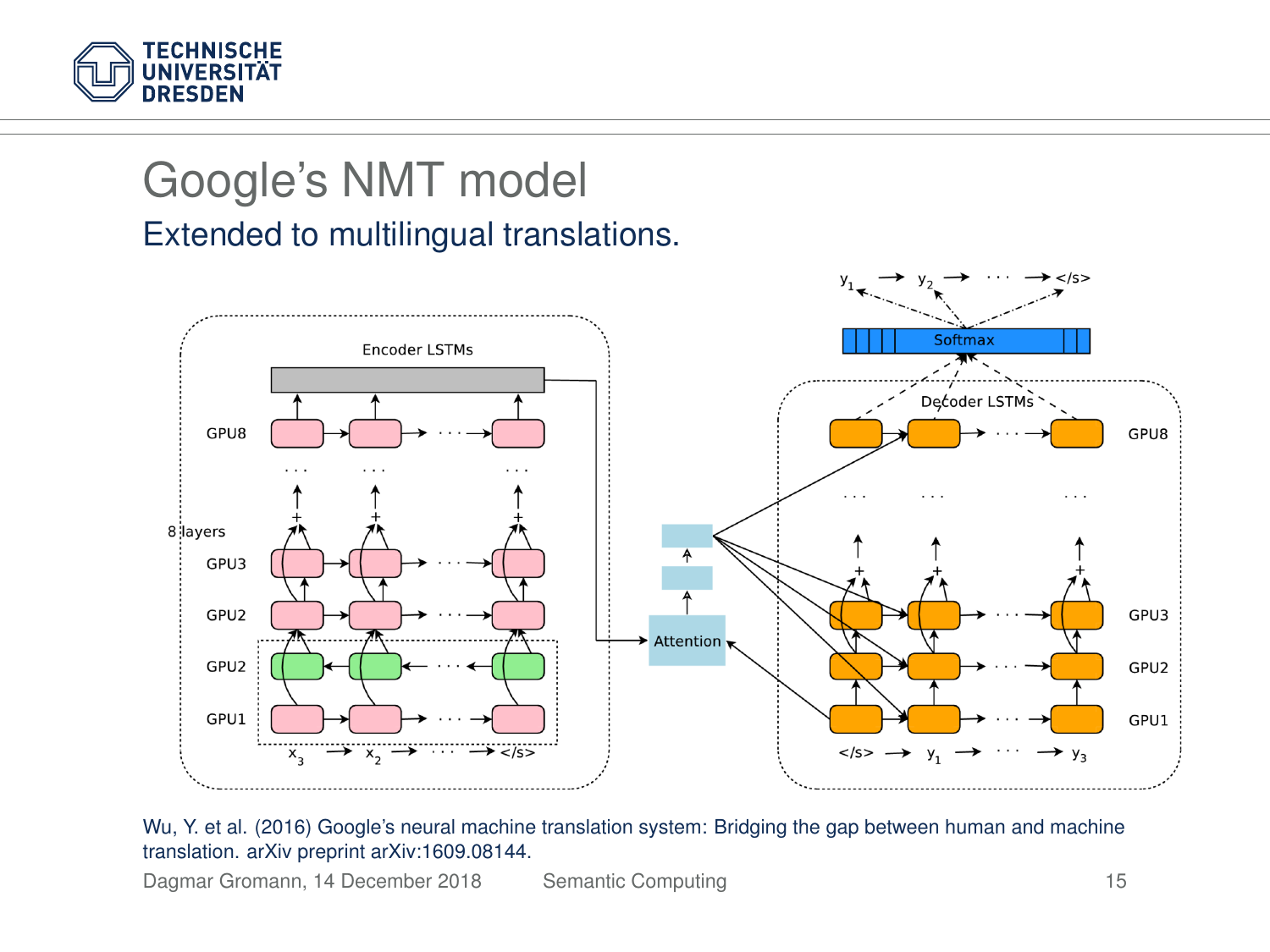

#### How to evaluate the model?

Human evaluation is expensive (time, cost) and language dependent.

- Current standard measure: **Bilingual Evaluation Understudy (BLEU)**.
- Idea: there are many possible good translations for a given sentence; compare n-grams of input sequence with n-grams of candidate translations (outputs)

Papineni, Kishore, et al. (2002). BLEU: a method for automatic evaluation of machine translation Proceedings of the 40th annual meeting on Association for Computational Linguistics.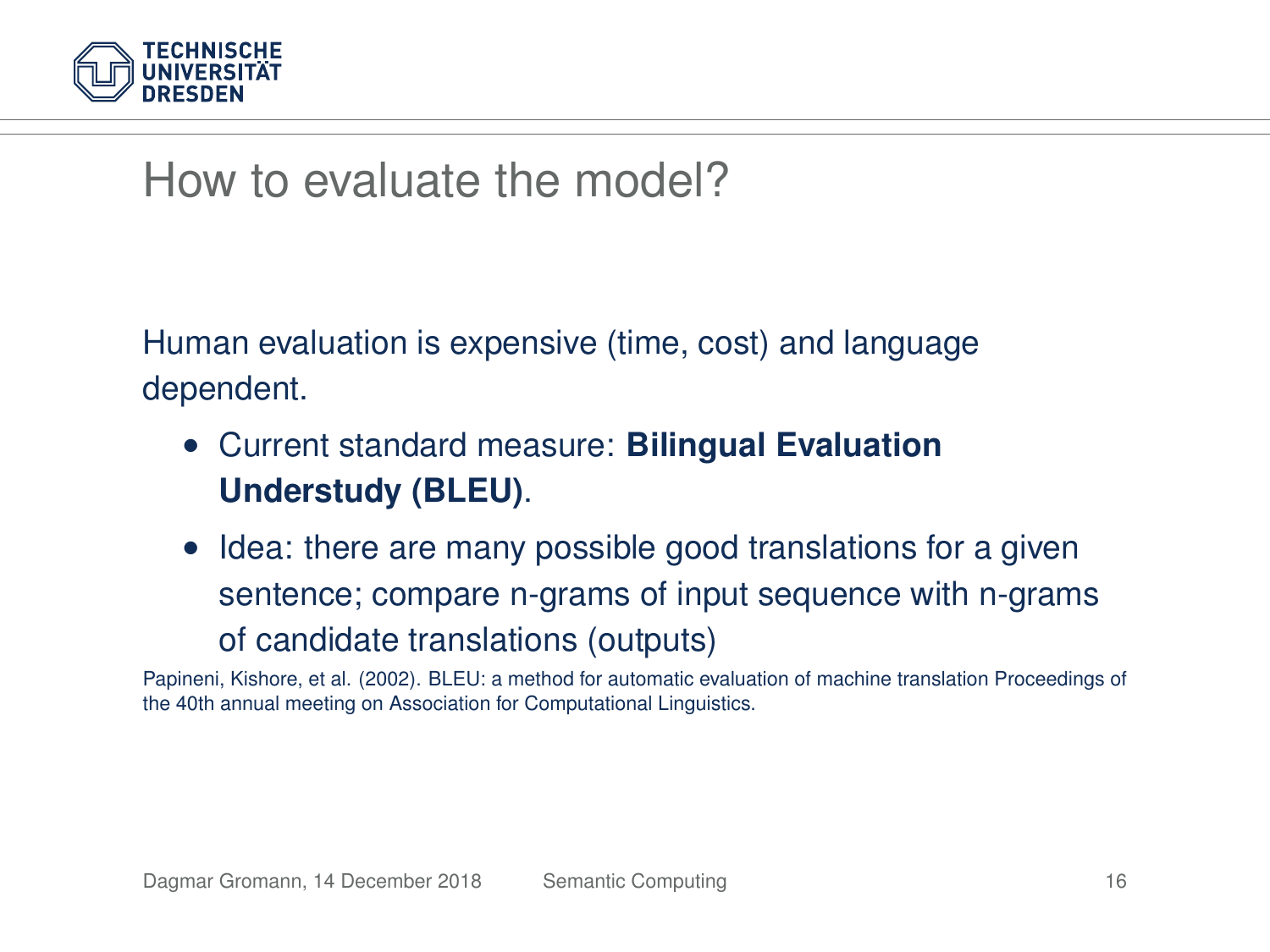

#### BLEU score

#### **Unigram precision only:**

Candidate: the the the the the the the Reference: the cat is on the mat

So  $P = \frac{m}{w_t}$  where m is the number of candidate words that are in the reference  $(Z)$  and  $w_t$  is the total word count in the candidate, i.e.,  $P = \frac{7}{7}$ 

**Modified n-gram precision** where *c<sup>w</sup>* is the number of times the word occurs in the reference and *m<sup>w</sup>* is the number of times the word occurs in the candidate where the minimum of these two numbers is considered:

$$
P = \frac{\sum_{w} min(c_w, m_w)}{w_t}
$$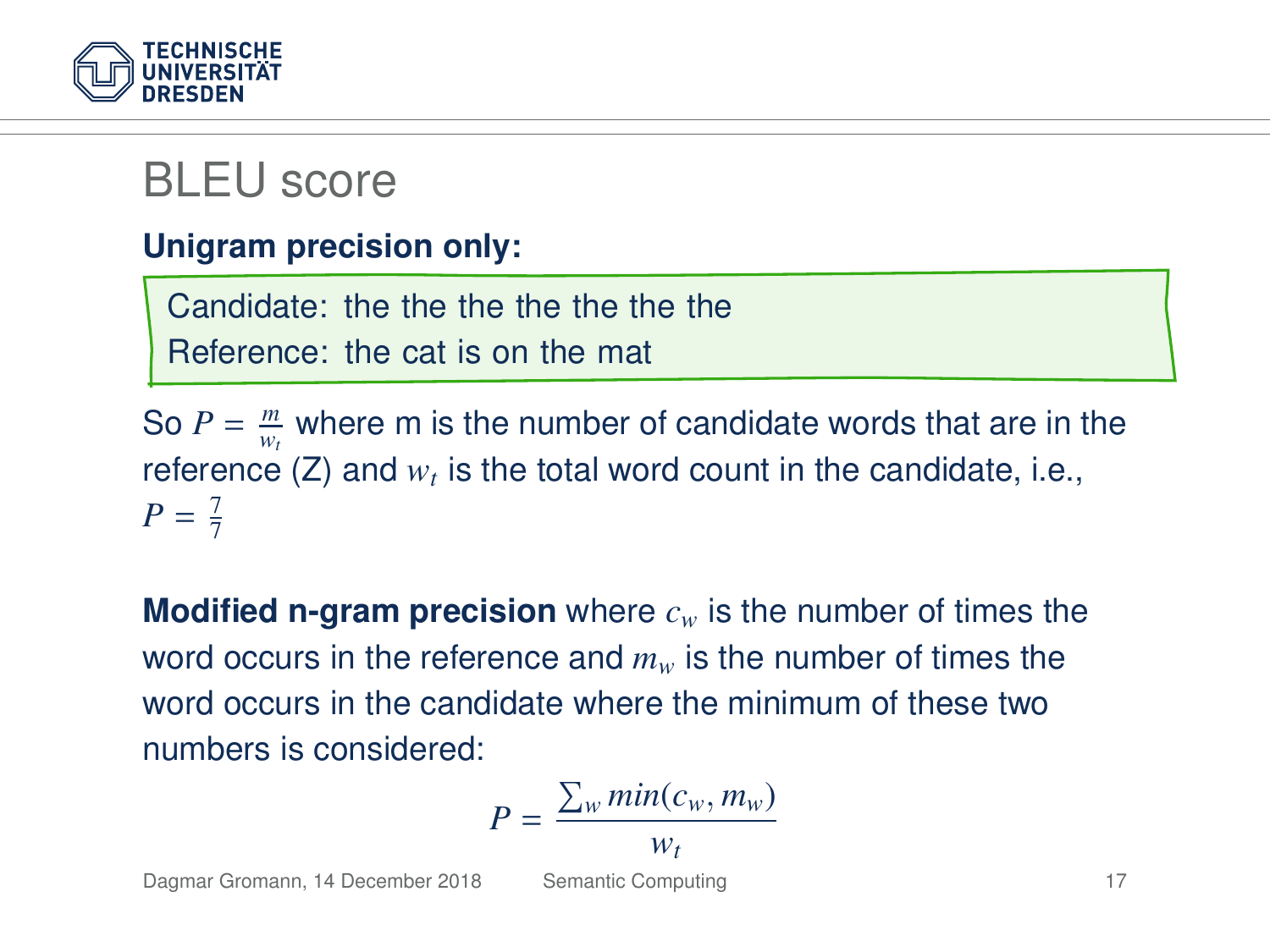

#### With a grain of salt...

Neural Machine Translation (NMT) systems should not be trusted blindly: In 2017 a man was arrested in Israel for posting "good morning" in Arabic with this picture, which was translated to "attack them" in Hebrew by Facebook's NMT.



Image source: [https://www.haaretz.com/israel-news/](https://www.haaretz.com/israel-news/palestinian-arrested-over-mistranslated-good-morning-facebook-post-1.5459427) [palestinian-arrested-over-mistranslated-good-morning-facebook-post-1.5459427](https://www.haaretz.com/israel-news/palestinian-arrested-over-mistranslated-good-morning-facebook-post-1.5459427) Dagmar Gromann, 14 December 2018 [Semantic Computing](#page-0-0) 18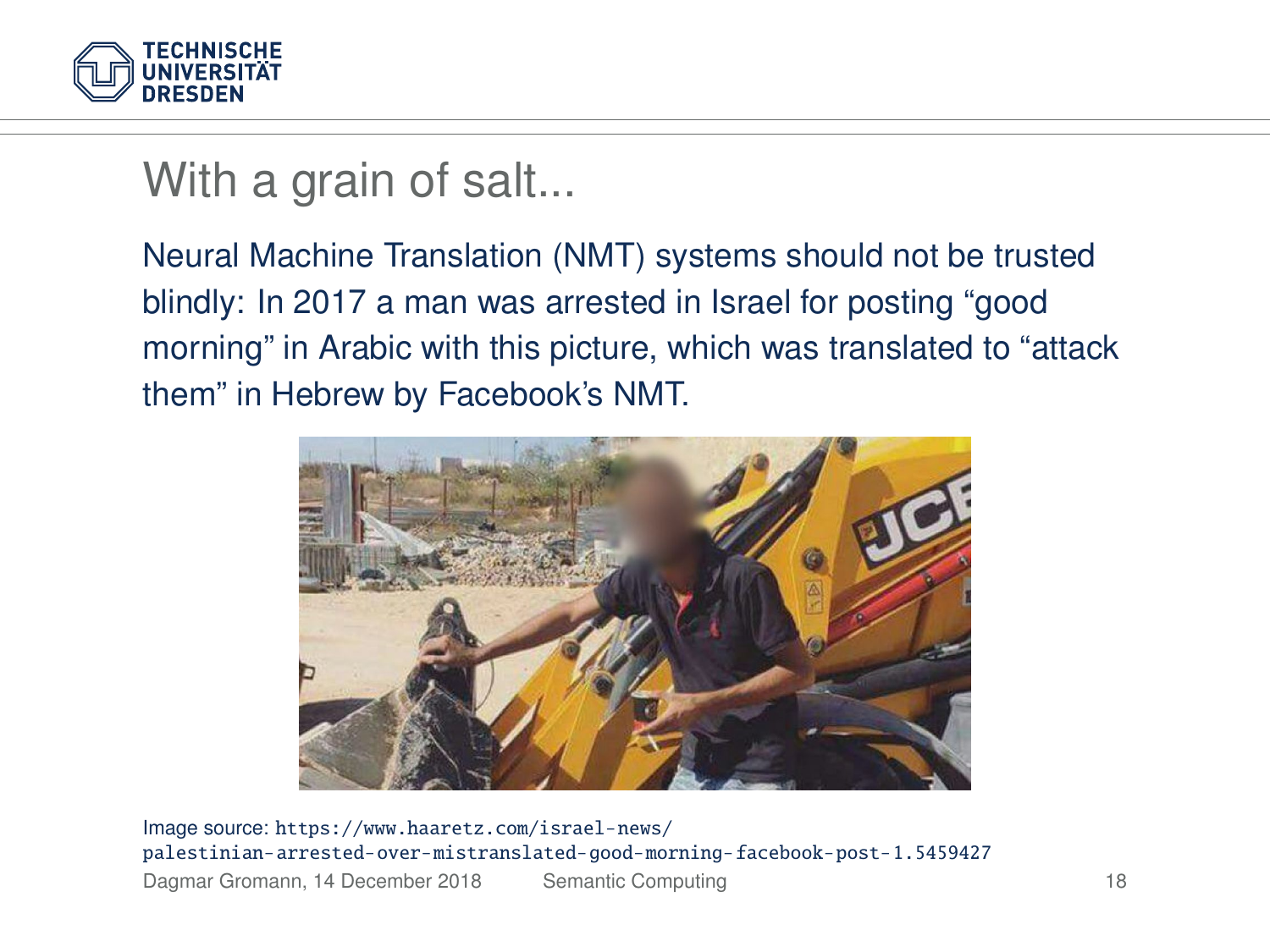

# Practical Considerations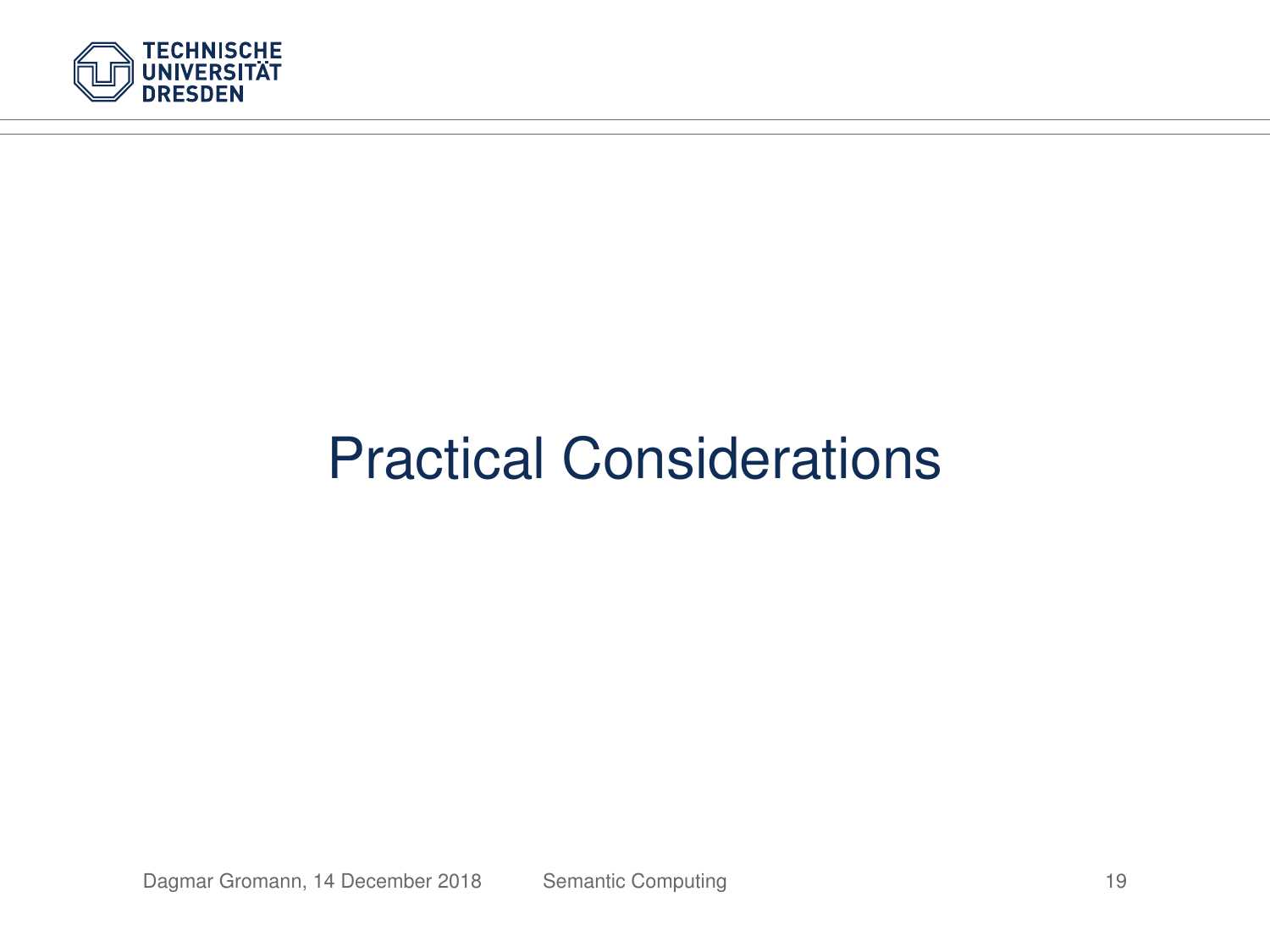

#### In machine learning

we always need to decide whether to

- gather more data
- increase/decrease model width/depth
- add/remove regularization
- improve optimization
- debug software implementation
- etc.

So knowing many different algorithms is not enough and we need to take principled decisions on the points above. This last section on Deep Learning seeks to provide some rules-of-thumb adapted from GoodFellow at al. (2016).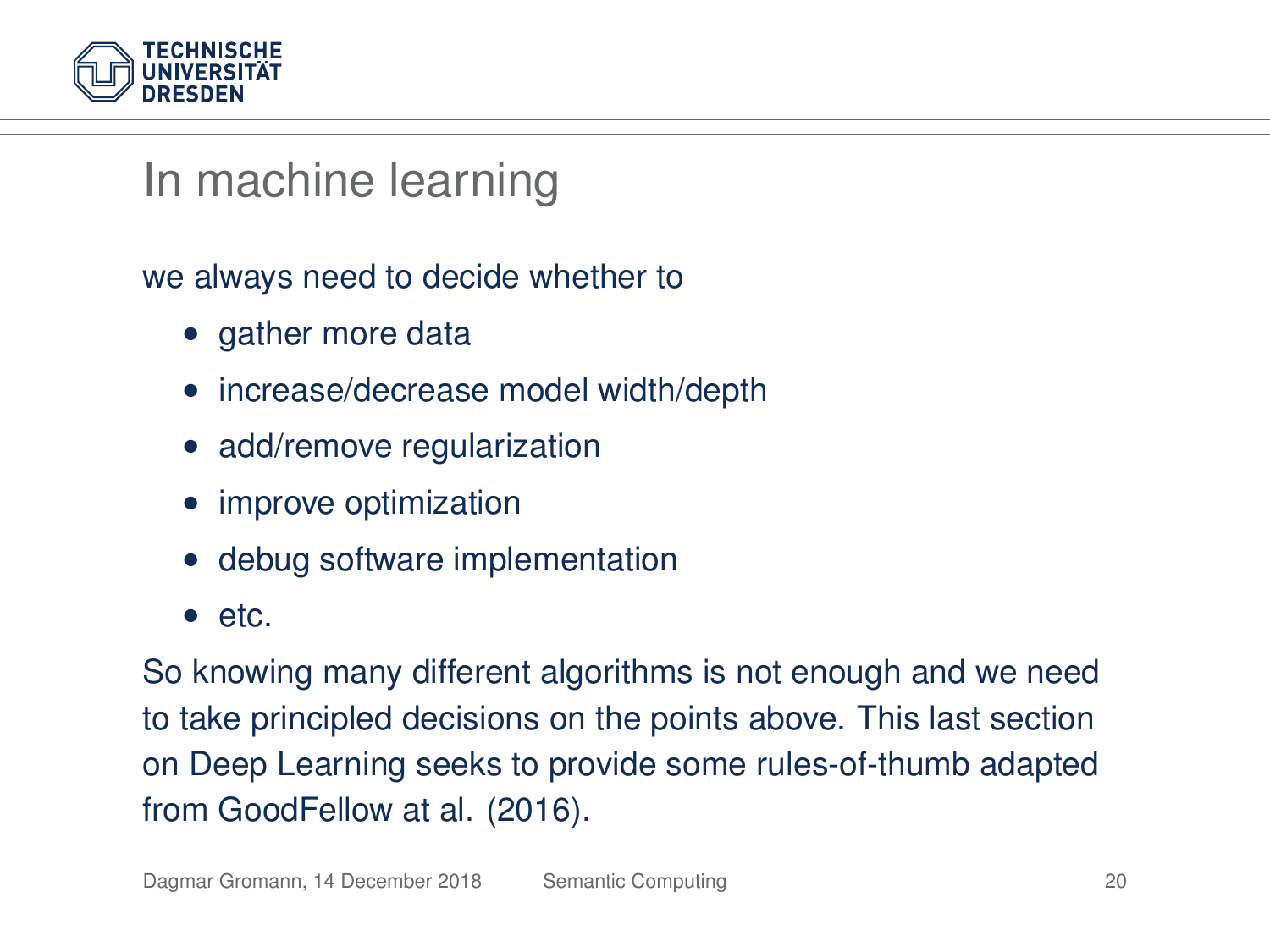

# Guiding the Design Process

- error metrics and target values should be driven by the problem the application is intended to solve
- build an end-to-end system and use it to find bottlenecks (data, software, overfitting, underfitting, ...)
- incremental refinements (data-driven, hyperparameter-driven, ...)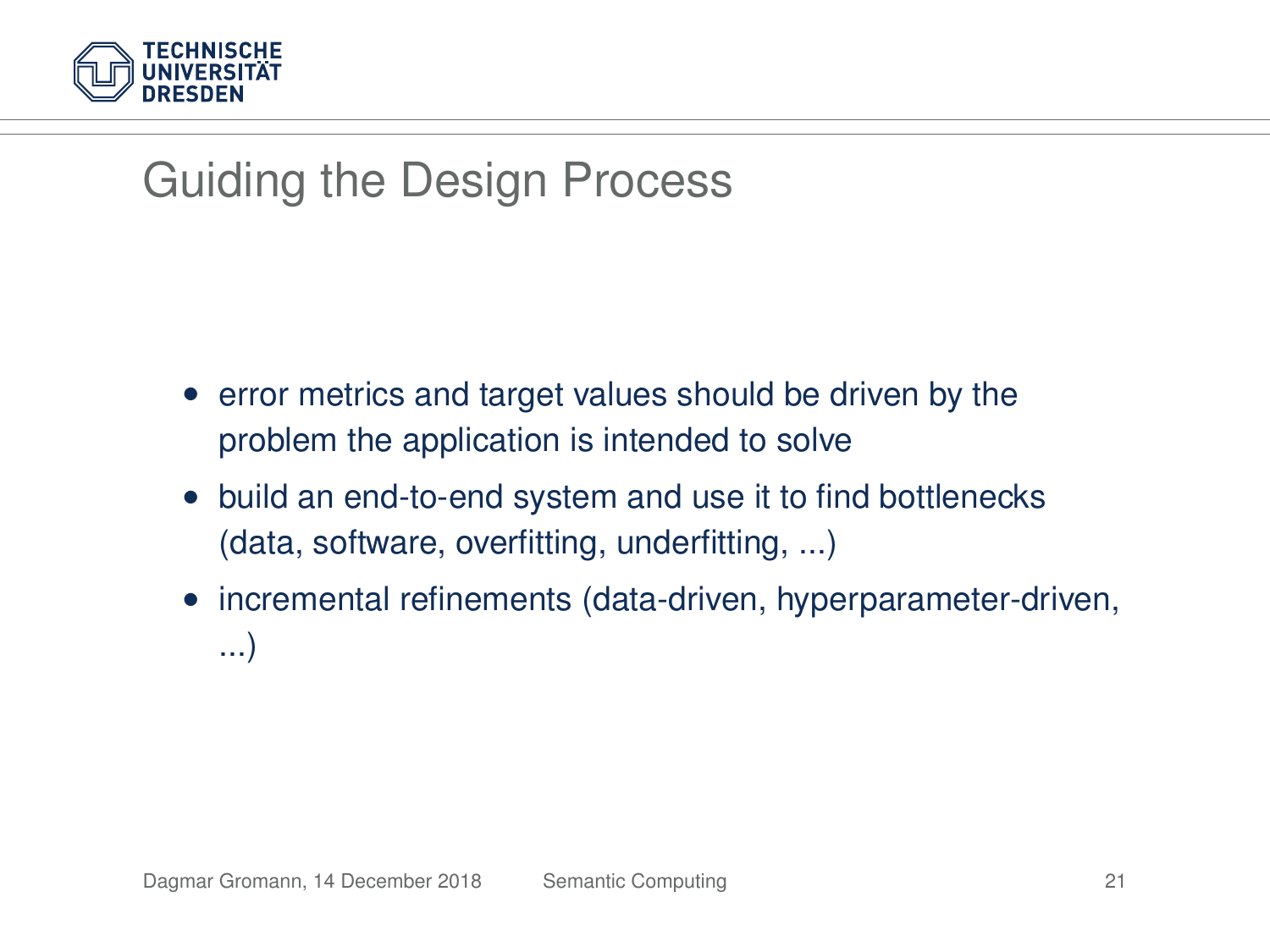

#### Error Metrics

- Important decision that will influence the performance of your model
- $\bullet$  Example: coverage = how many cases can the machine learning algorithm decide, how many cases have to be decided by humans; 100% accuracy if refusing to process any cases but reduces coverage to 0
- Other examples: click-through rates, satisfaction survey, etc.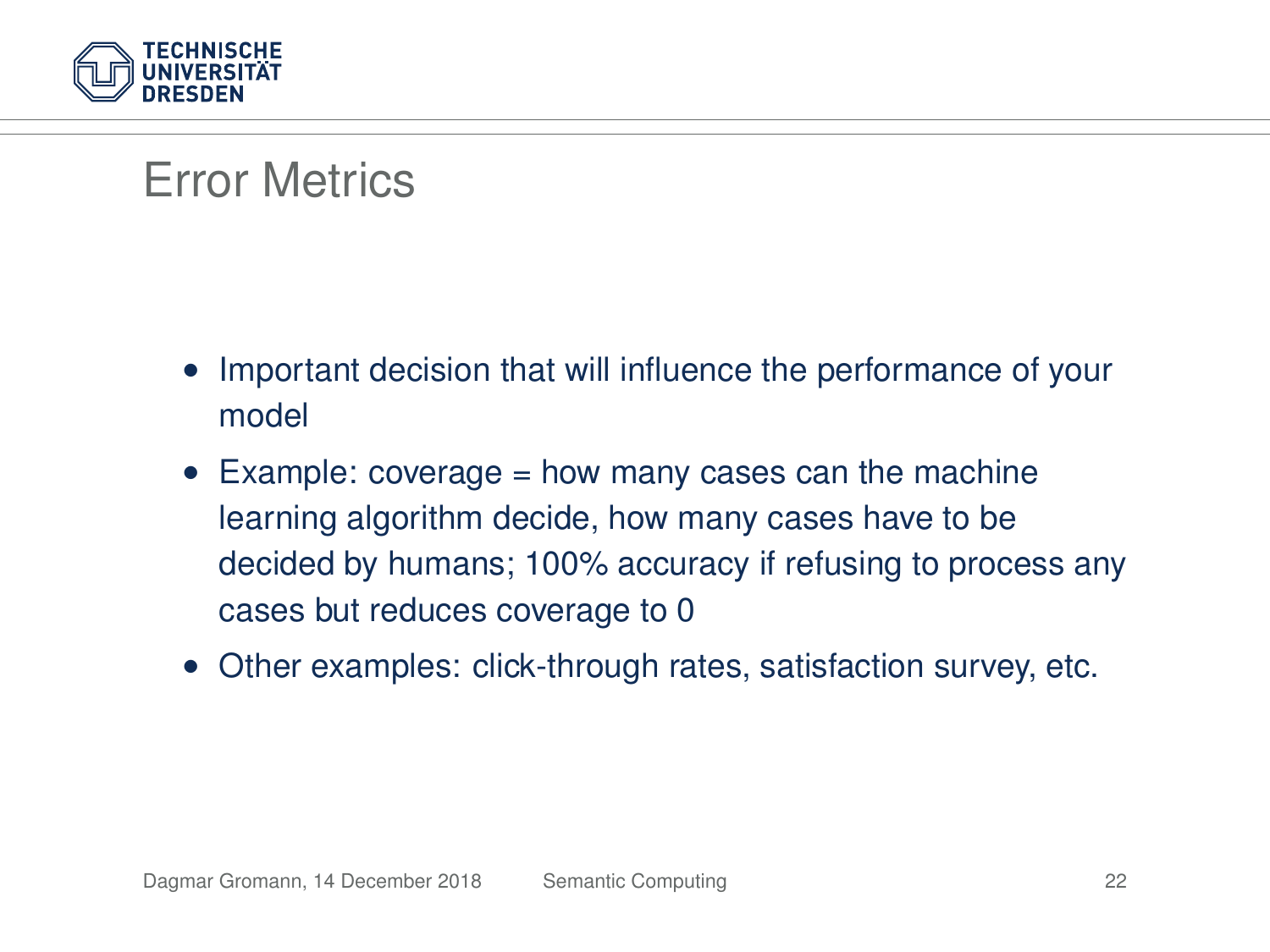

## Default Baseline

- build an end-to-end system
- copy state-of-the-art from related publication
- use this system as a baseline
- chance of being solved by linear weights? Logistic regression.
- AI-complete (speech recognition, machine translation, etc.)? Deep learning
	- fixed-sized vector input and supervised classification? Fully-Connected Feedforward NN
	- input and output sequence? LSTMs, GRUs, now CNNs also
	- images or time sequences? CNNs
- Use default optimization as a start, e.g. batch normalization and/or Adam
- Use default regularization, e.g. early stopping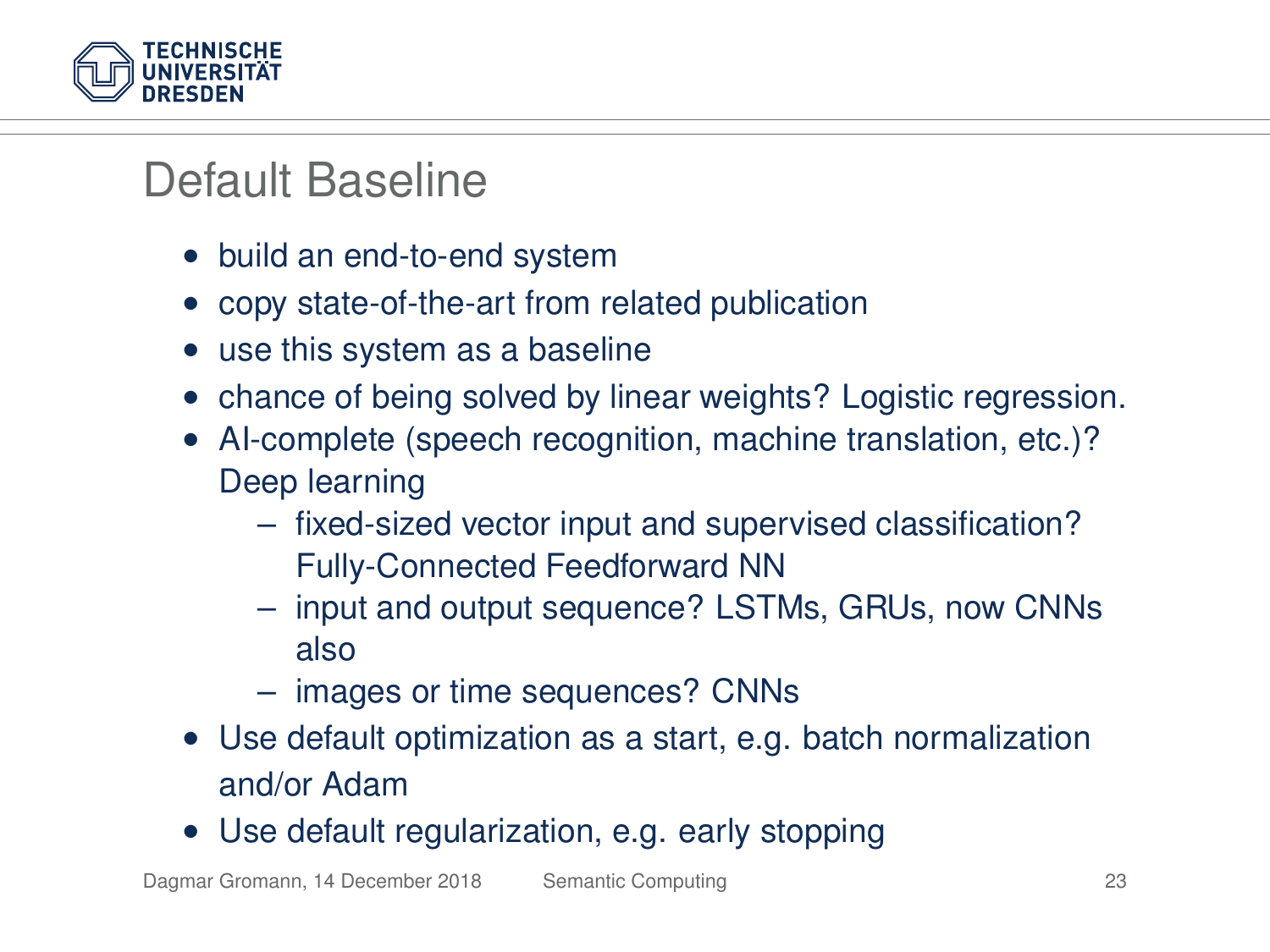

## General Baselines By Architecture

- Fully Connected Feedforward NN:
	- 2-3 hidden layers (Multi-Layer Perceptron ( MLP))
	- ReLu, batch normalization, Adam, maybe Droput
- Recurrent Neural Network (RNN):
	- LSTM, SGD, gradient clipping, high forget bias
- Convolutional Neural Network (CNN):
	- start out with pretrained network
	- OR: copy-paste architecture from related task + Batch normalization + Adam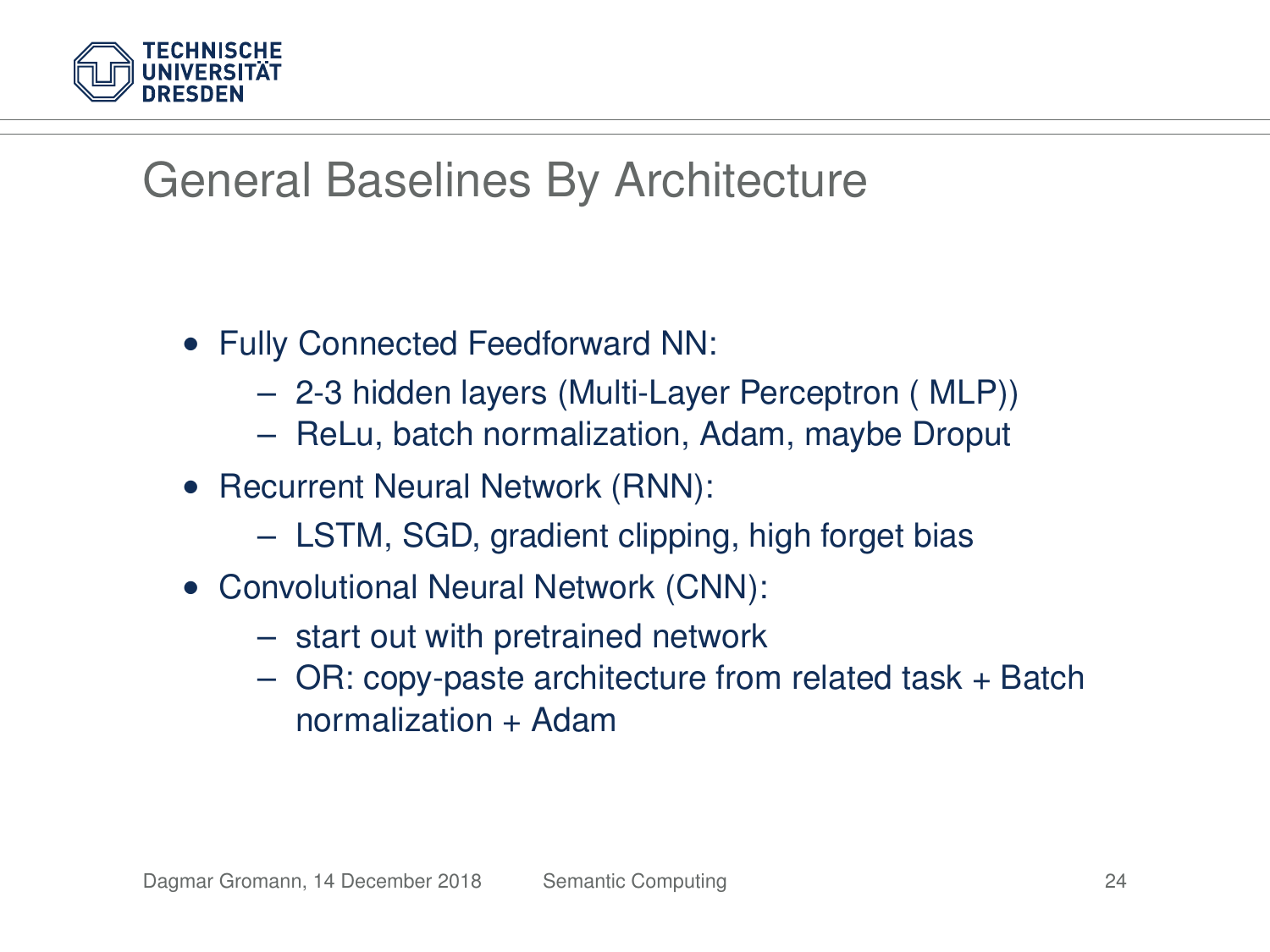

### Data-Driven Refinement

- high train error: inspect data (might be too noisy (!) can a human process it?), tune hyperparameters, increase model depth/width
- high validation error: fine-tune hyperparameteris (manually, grid search, etc.)
- high test error: dataset augmentation, dropout, gathering more data